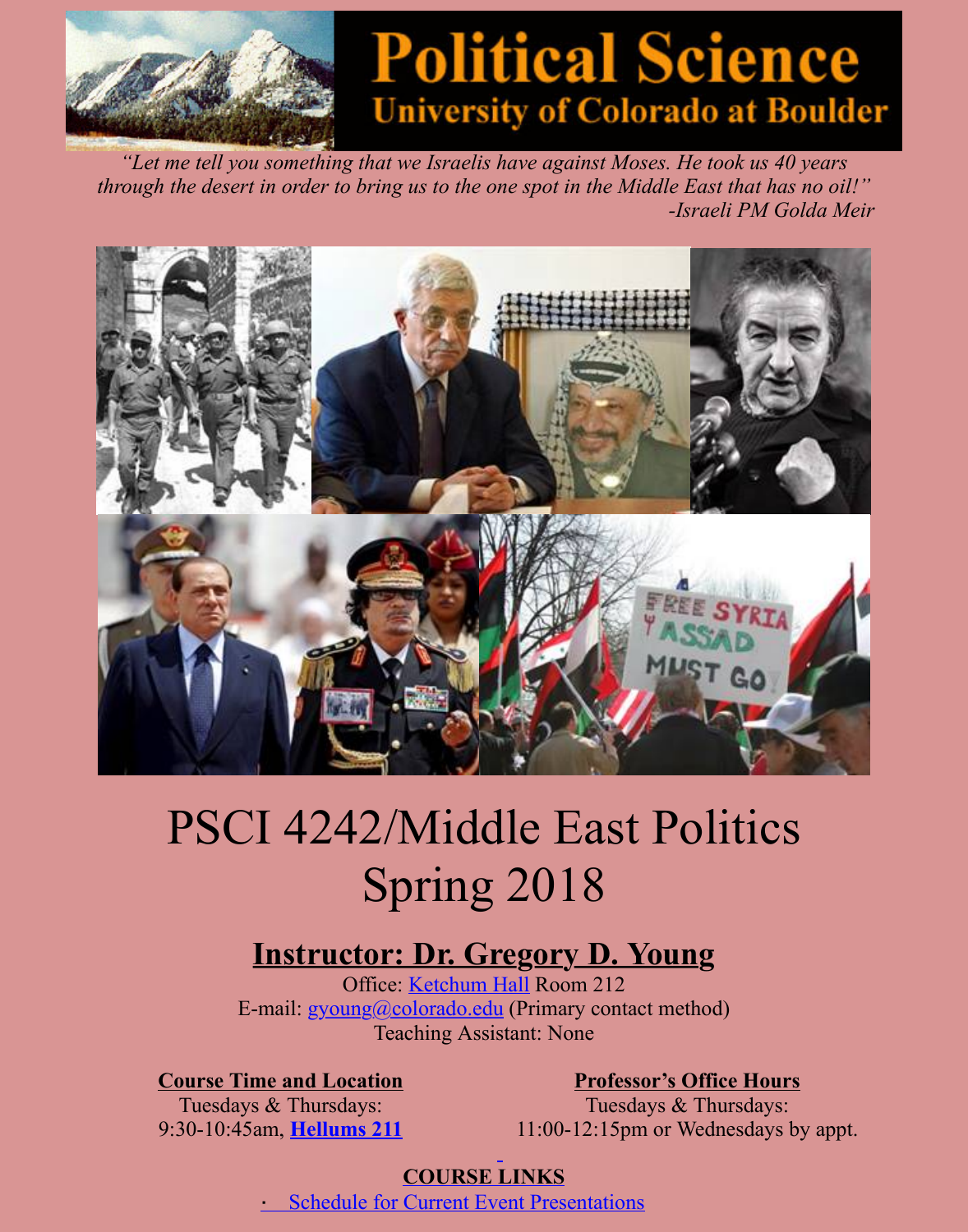- **[Link to Power Points](http://spot.colorado.edu/~gyoung/home/4242/4242RSsked.htm)**
- [Debate Rules and Procedu](http://spot.colorado.edu/~gyoung/home/4242/4242%20reading%20list.htm)res
- · **[Direct URL to this syllabus:](http://spot.colorado.edu/~gyoung/home/4242/4242midscore.htm) [http://spot.colorado.edu/~gyoung](http://spot.colorado.edu/~gyoung/home/4242/4242thtques.htm)/home/4242/4242\_syl.htm**

## **C[OURSE OBJECTIVES AND DESCR](http://spot.colorado.edu/~gyoung/home/4242/4242finterms.htm)IPTION**

This introductory course [is designed to give the studen](http://spot.colorado.edu/~gyoung/home/4242/4242debaterules.htm)t a broad overview of conflict in East Region. No single semester is sufficient to trace or attempt to examine all of the conflicts causes. Scholars also have a difficult time defining what might be the boundaries of any region "Middle East. Given that the Arab – Israeli question often sits at the center of any conflict, eve involve neither Arabs nor Israelis, that conflict shall be the focus of this course. Using a histor this course will examine the conflict from religious, historical, geopolitical and theoretical pers

This course focuses on evolution of contemporary politics and economics. The subject is dividently parts:

- 1. The study of Islam and its context
- 2. Islam versus the West, myth or reality?
- 3. History and evolution of the Arab/Israeli conflict
- 4. Shifting conflict, Arab Spring, Turkey and ISIL (*Daesh*)

Throughout the course, special attention is given to sources and transformations of power, pop dynamics and migration, resources and energy, as well as implications of technological change.

## **REQUIRED READINGS**

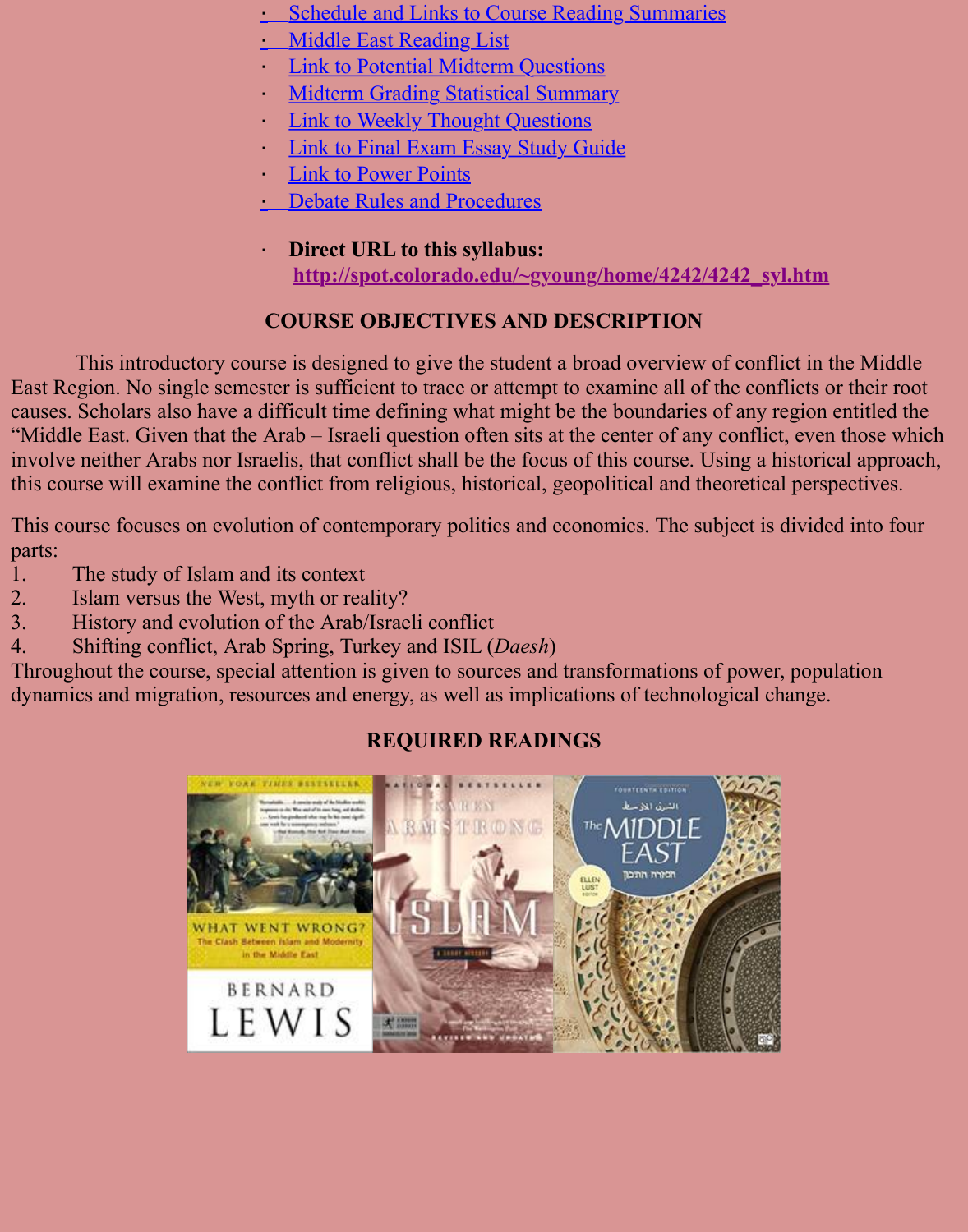

We will be using excerpts of the following books are also available for purchase online:

Bernard Lewis, *What Went Wrong? Western Impact and Middle Eastern Response*. Oxfor-Press, 2002, ISBN: 0195144201.

Karen Armstrong, *Islam: A Short History*. The Modern Library, 2000, ISBN: 06796404

- · Ellen Lust Ed. (2017), *The Middle East, 14th ed*. Thousand Oaks CA, Sage Pub.,
- Thomas Friedman, *From Beirut to Jerusalem*. Farrar, Straus & Giroux Pub., 1991, ISBI

Geraldine Brooks, *Nine Parts of Desire: The Hidden World of Islamic Women*. Anchor ISBN: 038547577

Lawrence Wright, *Thirteen Days in October: Carter, Begin, and Sadat at Camp David,* Pub, 2014

· Ari Shavit, *My Promised Land*, Spiegel and Grau Pub. 2013

Quil Lawrence, *Invisible Nation: How the Kurds quest for statehood is shaping Iraq and Musleed*  $\mu$ *East*, Walker & Co. Pub., 2009



All of these course readings (plus other required articles and a World Atlas) and A available online at a site to which all students may subscribe: http:/ site, America and the World (AATW), provides both distribution and this course, and also provides copyright payment for most of the articles that you are required to read. Access to this web service can be pure \$49.95. How to subscribe will be explained in detail on the first day readings for this course interdisciplinary; they include works from

science, history, economics, and geography. All of the readings are required. Additional reading linked to this syllabus.

#### **COURSE REQUIREMENTS**

## *Readings, Attendance and Class Participation*

It is essential that students attend every class on time. Regular attendance and active participat discussion will enhance your understanding of the course material and almost certainly improve performance on the mid-term and final exams, which are together worth 50% of the course grade. is also a large portion of your 10% participation grade. Excused absences only require notification of the the professor in advance via email. Five unexcused absences will facilitate the student failing the q semester, the required readings range from 100 to 150 pages per week, as set out in the course Students should come to class having already completed (and thought carefully about) the assi for each class period. Also included in the participation grade will be the required attendance at one sessions (related to the Middle East) of the **Conference on World Affairs** from 9-13 April. Each stu a one-page synopsis of the session attended the following week, which will meet the requirement for thought paper. You get one day off from lecture to compensate for attendance at the CWA.

## *Mid-Term and Final Exams*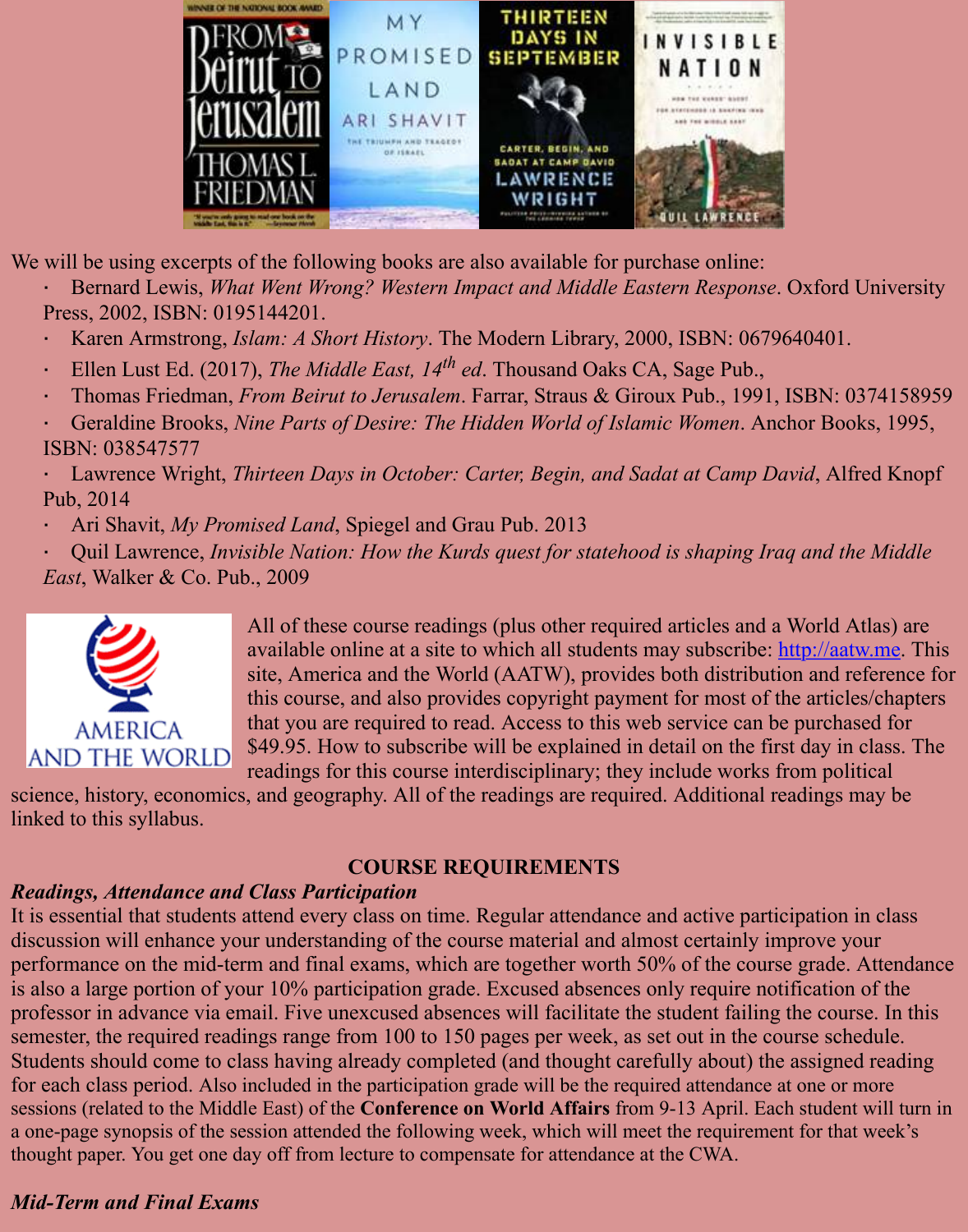The mid-term exam will be held on **Tuesday, March 6<sup>th</sup>** in the usual class meeting times. The final exam will be **Monday, May 7th** at 4:30 until 7:00pm. Students must write the final exam in order to pass the course. Blue books should be purchased by each student and brought in the class period prior to the midterm; 8.5x11 Blue books are preferred. Do not put your name on your Blue book as they will be redistributed. Make-up exams will not be given unless the instructor has been notified in advance or a doctor's note is provided. Both examinations will be short answer and essay in format.

#### *Reading Summary*

Each student in the class will sign up for a section or chapter of the course reading. For each section of the reading, one to two students will summarize the readings due in class that day. In a 1-2 page synopsis of each assigned article/chapter, the designated student(s) will give an overview of the key points of the reading. The summary can either be in outline form or complete paragraphs. The summary should include (at the end) an answer to the **"so what?"** question, in other words, why should one read it when studying the Middle East. The Summary is due by midnight the day before that reading is discussed in class; the students will submit an electronic copy (email attachment in WORD) that the instructor will post on the web for the review of your classmates. A paper copy will be turned in at class time. These summaries will be graded pass/fail and are 5% of your final grade. Late Reading Summaries will be docked 10% per class day up to 50%.

#### *Current Events*

In addition, one to two students will present a current event orally to the class each day. The presentation should be no more than five minutes in length. The current event must relate to conflict or politics in the Middle East. The source should be from a respected news source, be less than one week old and pertain in some way to one or more international organizations. Each student should try to relate the article to some element of what we have been discussing in class. News reports on the Internet are acceptable sources. The current event presentation will be part of your 10% participation grade. Students will submit a copy (or Ecopy) of the article and pose a discussion question to the class. Students should subscribe to both the *Middle East Forum* (http://www.mefforum.org) and to *Al Monitor (http://www.al-monitor.com).*

#### *Thought Papers*

For each week of the course (except the first, midterm and Spring Break weeks), there will be a thought paper question assigned and posted on the course website. The question will be posted every Thursday morning and is due the following Tuesday in class. Each student must complete **FOUR of the TEN** papers. Students completing less than four will receive a zero grade for that number less than four. If you complete more than four, the best four grades will be averaged. These papers should be between 900 and 1000 words in length (approximately 2 pages single-spaced). **Include a word count on the first page**. Since students do not have to write them all, late essays will not be accepted. Computer malfunction is not an acceptable excuse for a late paper. Re-read your essay for clarity, grammar, spelling and punctuation, since poor execution of these elements will also affect your grade. No research beyond the assigned readings is required. Append a bibliography and provide references or footnotes where appropriate. Each paper will be submitted in both paper and electronic formats. The electronic copy will be submitted to D2L and will be run through their antiplagiarism service to which CU subscribes. The Conference on World Affairs summary will count as one thought paper (#9) and will not be optional however.

#### *Debates*

Students will be divided into six teams to debate three Middle East issues in three class days late in the semester. Your instructor and the four teams not competing with be the judges for the debate each day. The debate is worth 10% of your final course grade. The winning team will earn a 100 and the losing team will earn an 80 grade. More detailed rules are linked to this syllabus and will be discussed as the dates of the debates get closer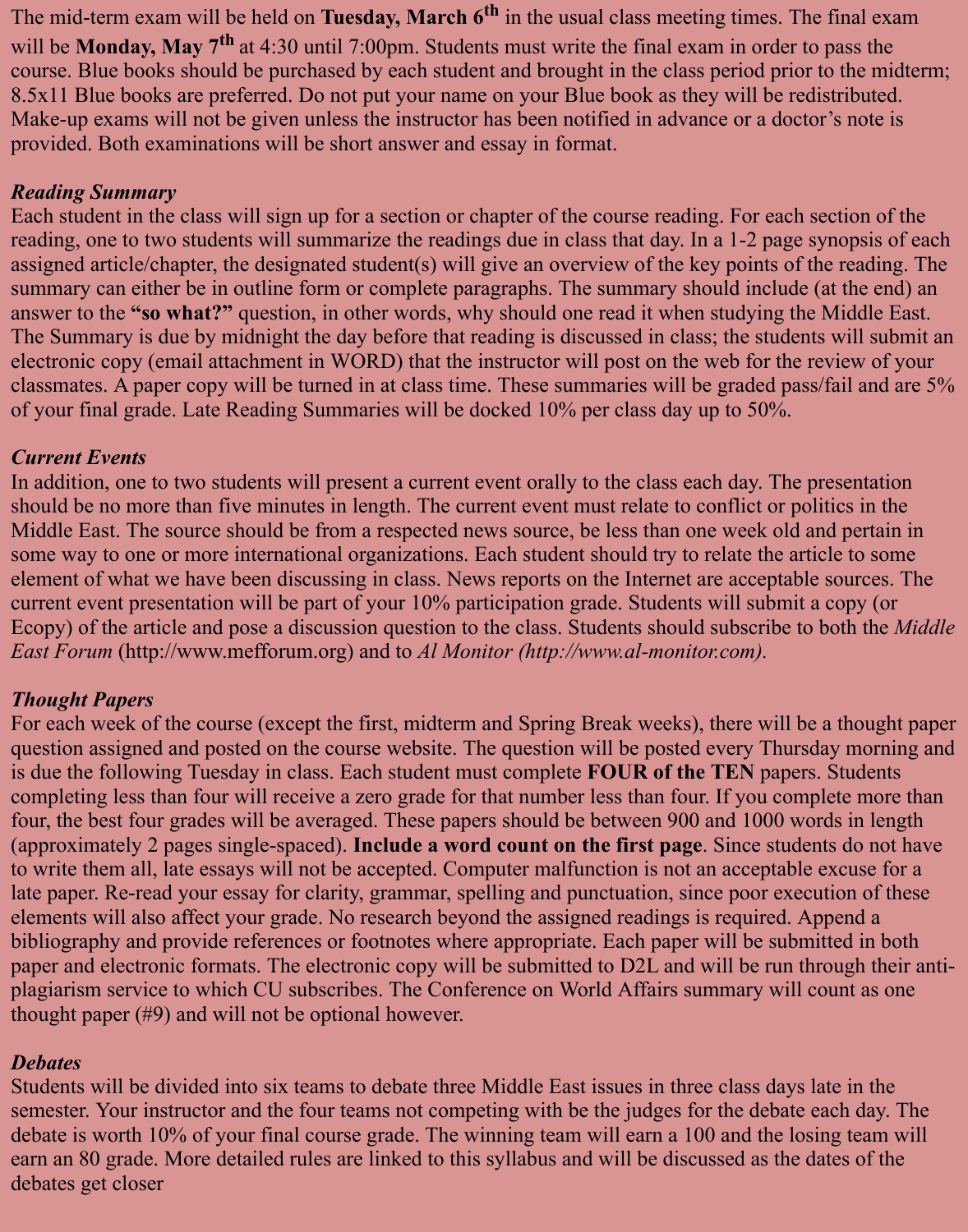Total 100% and 100%

Final Course Grades will be curved unless a straight 90/80/70/60 etc system proves more bene students (higher overall grade average). If curved, the mean overall average will become the h and two standard deviations below the mean will be necessary to fail the course. One standard deviation about the mean becomes the criteria for an A grade. The grading policy will be explained in de day of class.

## *Course Schedule*

| <b>PSCI 4242 – Middle East Politics Course Schedule Spring 2018</b> |                                                                                                                                                         |                                                               |  |  |
|---------------------------------------------------------------------|---------------------------------------------------------------------------------------------------------------------------------------------------------|---------------------------------------------------------------|--|--|
| <b>Day/Date</b>                                                     | <b>Topic</b>                                                                                                                                            | <b>Assigned Reading</b>                                       |  |  |
| Tues 16 Jan                                                         | Course Introduction & Administration<br>What causes conflict in the Middle<br>East? Geopolitics, Religion, or "Clash"<br>of Civilizations?"             | <b>Samuel Huntington "Clasl</b><br><b>Civilizations</b>       |  |  |
| Thurs 18 Jan                                                        | Introduction to Islam<br>History of Islam: The Prophet and<br>ruling the Caliphate (Part 1)                                                             | $A - Ch. 1-3$                                                 |  |  |
| Tues 23 Jan                                                         | History of Islam and the Caliphate<br>Women in Islam                                                                                                    | $A - Ch. 4-5$<br>$\cdot$ Br – Ch. 4                           |  |  |
| Thurs 25 Jan                                                        | The Clash Between Islam and The<br>West (Part 1)                                                                                                        | Lewis – Ch. 1, 2 $&$ Introd                                   |  |  |
| Tues 30 Jan                                                         | The Clash Between Islam and The<br>West (Part 2)<br>Film: "Islam and Democracy"<br>(excerpts)<br><b>Thought Paper 1 Due</b>                             | Lewis – Ch. 3-7 $&$ Conclu                                    |  |  |
| Thurs 1 Feb                                                         | The Arab Israeli Conflict: Palestine in<br>the 19 <sup>th</sup> Century                                                                                 | B&K Ch. 1<br>$S$ – Ch. 1                                      |  |  |
| Tues 6 Feb                                                          | The Arab Israeli Conflict: Palestine<br>under the League of Nations Mandate<br>and WWII and the partition of<br>Palestine<br><b>Thought Paper 2 Due</b> | <b>B&amp;K Ch. 2</b><br>$S - Ch$ 4<br>Lust – Ch 7, pp.288-297 |  |  |
| Thurs 8 Feb                                                         | The Arab Israeli Conflict: The<br>Founding of Israel and the Suez Crisis<br>of 1956, The Six-Day War and the 73<br>Yom Kippur War                       | Lust – Ch 7, pp.297-315                                       |  |  |
| Tues 13 Feb                                                         | The Arab Israeli Conflict: The Search<br>for Peace and the Camp David<br>Accords and the 1 <sup>st</sup> Intifada                                       | Lust – Ch 7, pp. $315-342$<br>$W$ – Prologue & Epilogue       |  |  |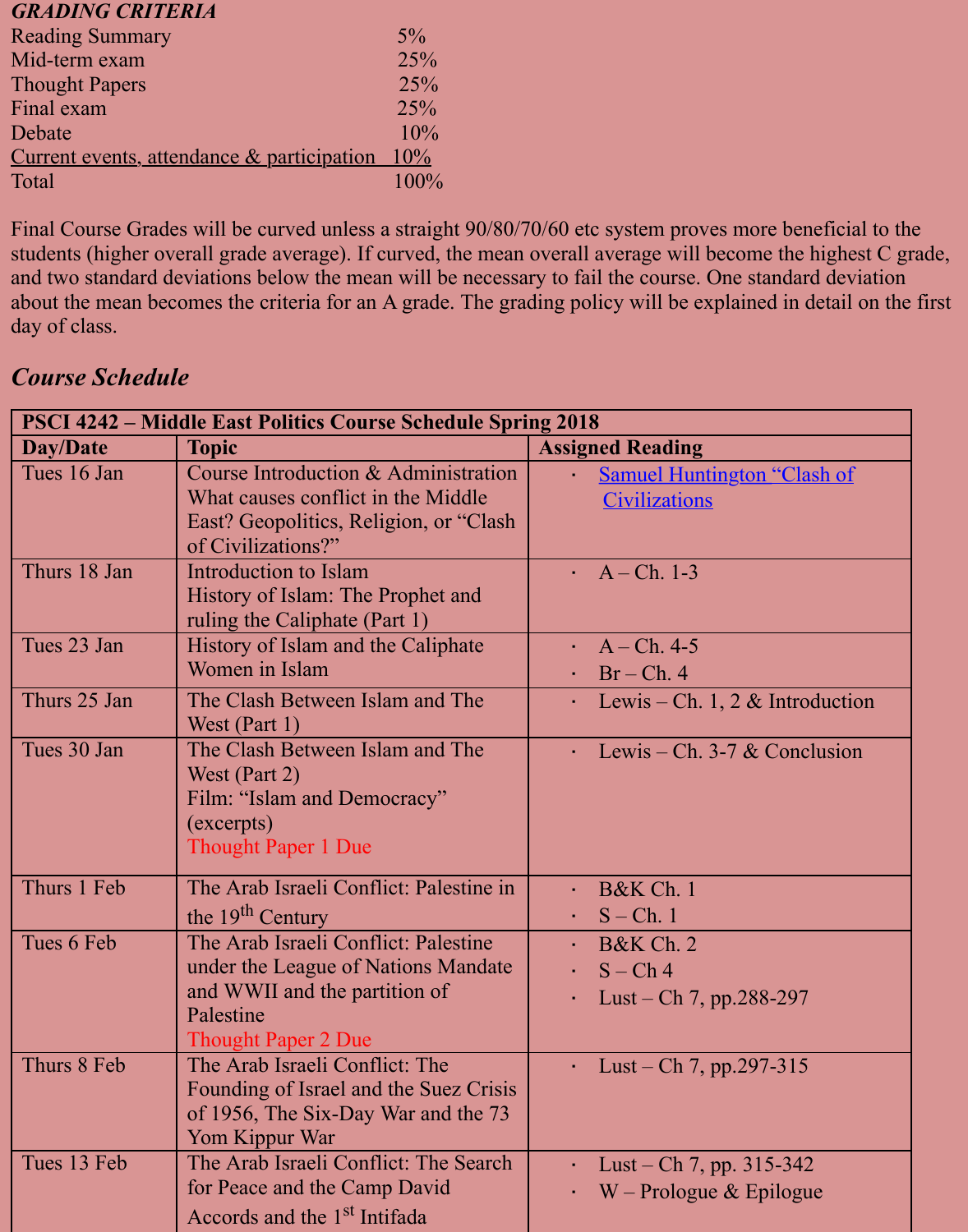|              | <b>Thought Paper 3 Due</b>                                                                                        |                                                                                                                                                                                                                                                                                                                                                                                          |
|--------------|-------------------------------------------------------------------------------------------------------------------|------------------------------------------------------------------------------------------------------------------------------------------------------------------------------------------------------------------------------------------------------------------------------------------------------------------------------------------------------------------------------------------|
| Thurs 15 Feb | The Arab Israeli Conflict: The<br>Lebanese Civil War                                                              | $\cdot$ F – Ch. 1-10 (Focus on Chapters<br>$1, 4, 6-8$ Skim the rest)                                                                                                                                                                                                                                                                                                                    |
| Tues 20 Feb  | The Arab Israeli Conflict: Israeli<br><b>Domestic Politics and American Jews</b><br><b>Thought Paper 4 Due</b>    | $F - Ch.$ 11-19 (Focus on Chapters<br>11-14 Skim the rest)                                                                                                                                                                                                                                                                                                                               |
| Thurs 22 Feb | The Arab Israeli Conflict: The Oslo<br>Accords, Gulf War I and the $1st \& 2nd$<br>Intifadas                      | • Lust – Ch7, pp. $342-367$<br>$S - Ch 8 & 13$                                                                                                                                                                                                                                                                                                                                           |
| Tues 27 Feb  | Israel and Palestine: The "Road Map"<br>to Peace", Hamas and the post 9/11<br>world<br><b>Thought Paper 5 Due</b> | $S - 14,16 \& 17$<br>$\mathbf{r}$ .                                                                                                                                                                                                                                                                                                                                                      |
| Thurs 1 Mar  | Catch up and review for midterm<br>exam                                                                           | Come prepared with questions                                                                                                                                                                                                                                                                                                                                                             |
| Tues 6 Mar   | <b>Midterm Exam</b>                                                                                               | Review<br>$\bullet$                                                                                                                                                                                                                                                                                                                                                                      |
| Thurs 8 Mar  | The Arab Spring: Tunisia and Libya                                                                                | <i>The Telegraph</i> , "Arab Spring:<br>$\bullet$<br>Timeline of the African and Middle<br>East rebellions", October 21, 2011<br>• Lisa Anderson, "Demystifying the<br>Arab Spring", <i>Foreign Affairs</i> ,<br>May/June 2011<br>The Economist – "The Arab"<br>$\bullet$<br>Spring: Has It Failed", 2013<br>Schrader & Redissi, "Ben Ali's<br>Fall", Journal of Democracy, July<br>2011 |
| Tues 13 Mar  | Go Over Midterm<br><b>Thought Paper 6 Due</b>                                                                     | None                                                                                                                                                                                                                                                                                                                                                                                     |
| Thurs 15 Mar | The Arab Spring: Egypt<br>Film: "The Square" excerpts                                                             | <i>The Economist</i> , "Everywhere on<br>$\bullet$<br>the rise, The success of Egypt's<br>Islamists marks a trend throughout<br>the region." December 10, 2011<br><i>The New York Times</i> – "Sudden"<br>Improvements in Egypt Suggest a<br>Campaign to Undermine Morsi",<br>2013                                                                                                       |
| Tues 20 Mar  | The Arab Spring: Syria<br><b>Thought Paper 7 Due</b>                                                              | <i>The Economist</i> , "Gaining ground:<br>$\bullet$<br>Syria's opposition, though<br>fractious, is making headway<br>against the regime." December 17,<br>2011<br>"Holding Civil Society Workshops"<br>while Syria Burns", Foreign<br>Policy, 2012<br>"The General's Gambit", Foreign<br>Policy, 2012<br>• "Syrian Stalemate" Foreign Policy,                                           |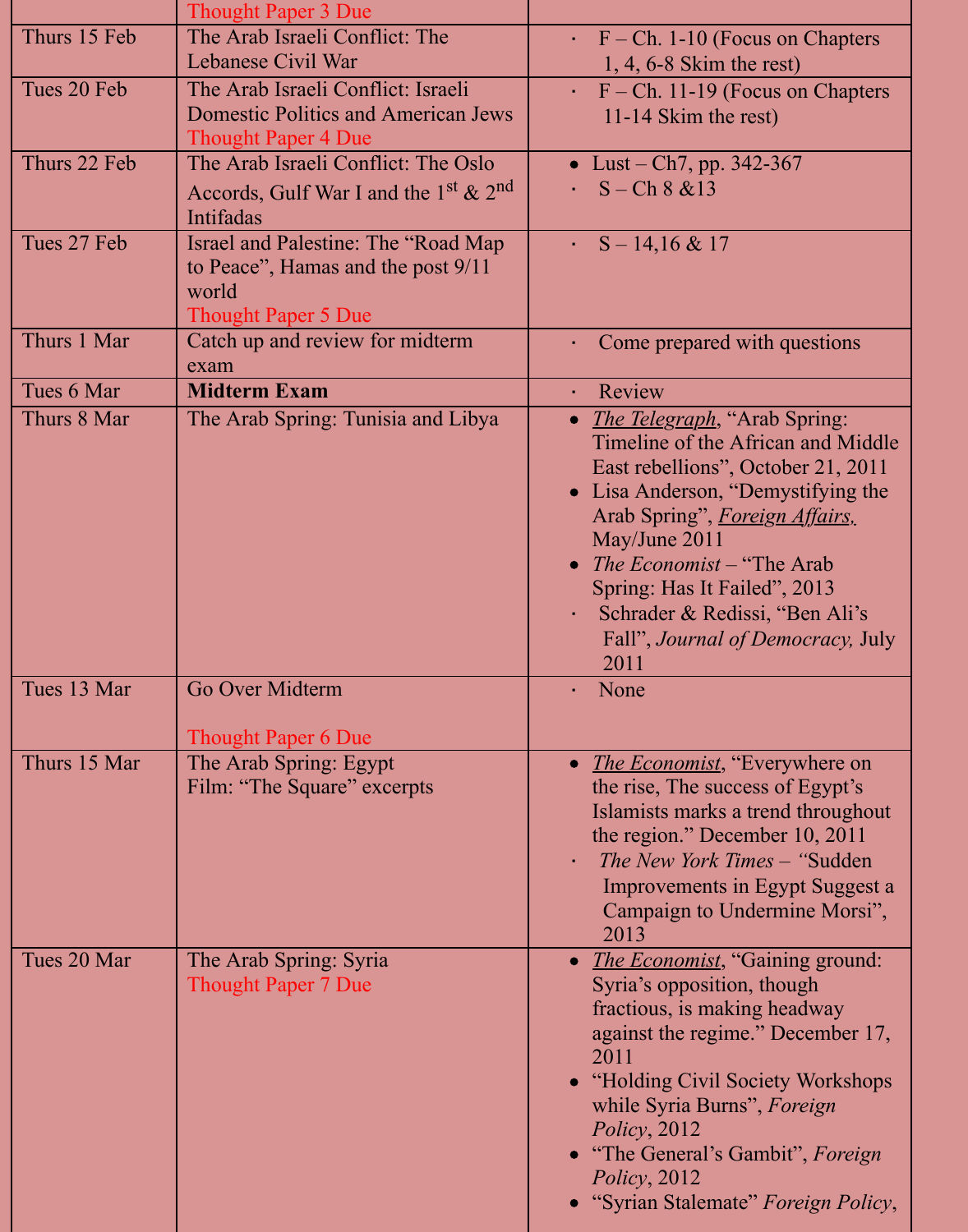|              |                                                  | 2012<br>David Ignatius, "A War Chest for<br>Syrian Rebels", <i>Washington Post</i> ,<br>2012<br>Jackson Diehl, "How Obama<br>Bungled the Syrian Revolution,<br><b>Washington Post, 2012</b><br><i>Foreign Policy, "The Syrian</i><br>×<br>Stalemate"<br>Carlo Caro, The World Post,<br>٠<br>"Syrian Dilemma"                                                                                                                                                                                                                                                                                                                                   |
|--------------|--------------------------------------------------|------------------------------------------------------------------------------------------------------------------------------------------------------------------------------------------------------------------------------------------------------------------------------------------------------------------------------------------------------------------------------------------------------------------------------------------------------------------------------------------------------------------------------------------------------------------------------------------------------------------------------------------------|
| Thurs 22 Mar | Syrian Civil War, and the Rise & Fall<br>of ISIS | Nick Danforth, "The Myth of<br>$\blacksquare$<br>Caliphate", Foreign Affairs, Nov<br>2014<br><i>The Economist</i> , "The Islamic State"<br>×,<br>of Iraq and Greater Syria, Jun<br>2014<br><b>Orient Advisory Group, "Egypt's</b><br>×<br><b>ABM</b> Declares Allegiance to<br>ISIL, while Al Nusra Joins ISIL<br>Alliance in Syria"<br><i>The Economist</i> , "The War against"<br>×<br>the Islamic State, Nov 2014.<br>Arango "Backed by U.S.<br>٠<br>Airstrikes, Kurds Reverse an ISIS<br>Gain" New York Times, Dec, 18,<br>2014                                                                                                            |
| Tues 27 Mar  | <b>Spring Break</b>                              | <b>No Class</b>                                                                                                                                                                                                                                                                                                                                                                                                                                                                                                                                                                                                                                |
| Thurs 29 Mar | <b>Spring Break</b>                              | <b>No Class</b>                                                                                                                                                                                                                                                                                                                                                                                                                                                                                                                                                                                                                                |
| Tues 3 Apr   | Hizbollah and Israel                             | <i>Washington Post</i> , February 10,<br>$\blacksquare$<br>2013, "Iran and Hezbollah build<br>militia networks in Syria in event<br>that Assad falls, officials say."<br>Council on Foreign Relations,<br>$\blacksquare$<br>"Hezbollah (a.k.a. Hizbollah,<br><b>Hizbu'llah</b> ), July $15, 2010$<br>New York Times, "Can Hezbollah<br>×,<br>Survive the Fall of Assad? August<br>28, 2012<br>New York Times, "Bulgaria"<br>$\blacksquare$<br>Implicates Hezbollah in July<br>Attack on Israelis." February 5,<br>2013<br><i>New York Times, "U.S. Accuses</i><br>$\blacksquare$<br>Hezbollah of Aiding Syria's<br>Crackdown." August 10, 2012 |
| Thurs 5 Apr  | <b>Debate I</b><br>Iran WMD and Israel           | Matthew Kroenig, "Time To Attack<br>$\bullet$<br>Iran" (Foreign Affairs Jan/Feb<br>2012)                                                                                                                                                                                                                                                                                                                                                                                                                                                                                                                                                       |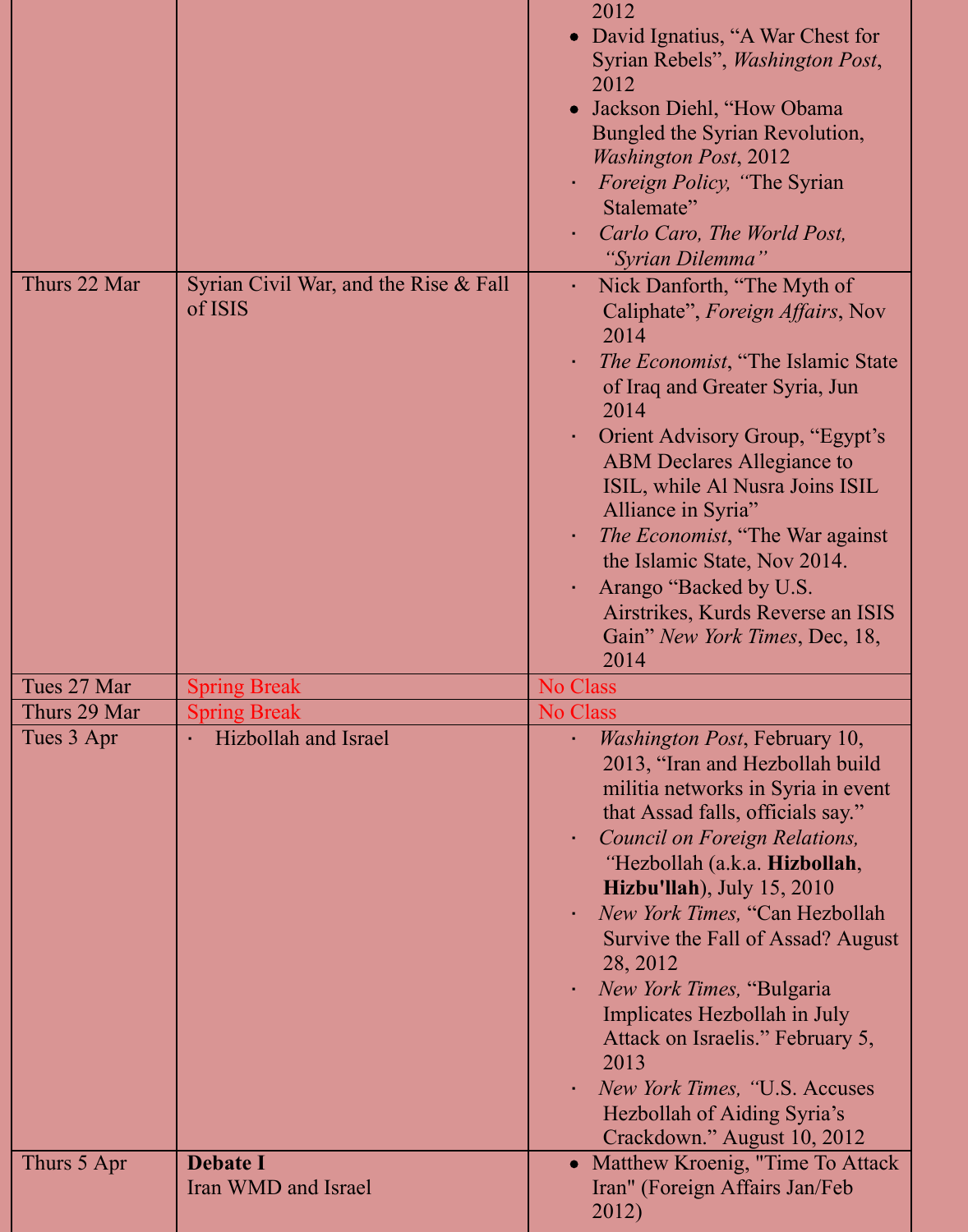| Tues 10 Apr  | <b>Debate II</b><br><b>US Policy towards Israel</b><br>Conference on World Affairs (Attend<br>at least one session)<br><b>Thought Paper 8 Due</b> | Articles to be added                                                                                                                                                                                                                                                                                                   |
|--------------|---------------------------------------------------------------------------------------------------------------------------------------------------|------------------------------------------------------------------------------------------------------------------------------------------------------------------------------------------------------------------------------------------------------------------------------------------------------------------------|
| Thurs 12 Apr | <b>Conference on World Affairs</b><br><b>Compensation Day</b>                                                                                     | No Class                                                                                                                                                                                                                                                                                                               |
| Tues 17 Apr  | <b>Debate III</b><br><b>US Policy towards Syria</b>                                                                                               | Articles to be added                                                                                                                                                                                                                                                                                                   |
| Thurs 19 Apr | Turkey: Last Hope for Democracy in<br>the Middle East and Moderator for<br>the Arab Spring?                                                       | Pope, Nicole & Hugh $(20)$<br>×,<br>Turkey Unveiled: A Histo<br>Modern Turkey. New Yor<br><b>Overlook Press.</b><br>Chap $17 &$ Chap $18$<br>٠                                                                                                                                                                         |
| Tues 24 Apr  | The Kurds: People without a nation.<br>Thought Paper 9 (CWA) Due                                                                                  | $Q$ – Conclusion & Afterw<br>"The Kurdish Imbroglio"<br>a,                                                                                                                                                                                                                                                             |
| Thurs 26 Apr | The Turkish Spring                                                                                                                                | <b>The New York Times 2013</b><br>$\blacksquare$<br><b>Green Roots of Turkey's 1</b><br><u>Unrest</u><br><b>Associated Press 2013 - F</b><br>à.<br>Military Chief Gets Life S<br>in Turkey<br>The Huffington Post 2013<br>Protests<br><b>International Herald Tribi</b><br>$\blacksquare$<br>2013- The Children of Ta. |
| Tues 1 May   | The Coup in Turkey and the erosion<br>of Turkish democracy<br><b>FCQ Day</b><br><b>Thought Paper 10 Due</b>                                       | <i>The Economist</i> , "Erdogan"<br>$\blacksquare$<br>Revenge" July 23, 2016 p<br><i>The Economist</i> , "After the<br>the Counter-coup" July 21<br>pp. 14-15<br>Arango & Yeginsu, "Turk<br>$\bullet$<br>on One Thing: The US was<br>behind the Failed Revolt.<br><i>York Times, August 3, 201</i>                     |
| Thurs 3 May  | Catch up day, review for final<br>examination                                                                                                     | None<br>ä,                                                                                                                                                                                                                                                                                                             |
| Sun 6 May    | Final Examination (4:30-7:00pm)                                                                                                                   | Study, Study and Study<br>×,                                                                                                                                                                                                                                                                                           |

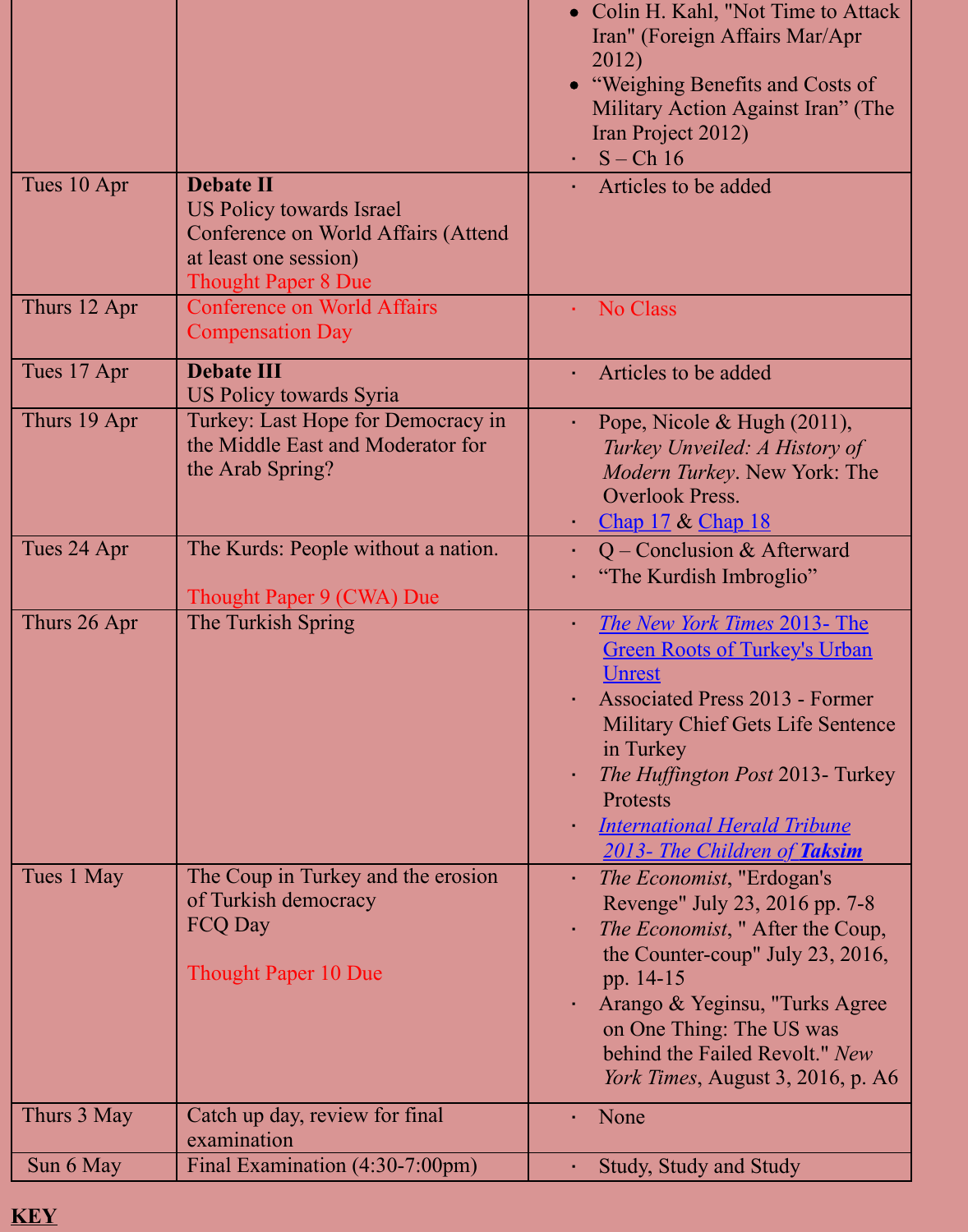- · **S**  Air Shavit, *My Promised Land.*
- · **W**  Lawrence Wright, *Thirteen Days in September.*
- · **Q**  Quil Lawrence *Invisible Nation*.

#### *ADMINISTRATIVE INFORMATION:*

#### **CELLULAR TELEPHONE/LAPTOP COMPUTER POLICY**

Needless to say, all cellular phones must be turned off and put away at the beginning of each c Classes failing to comply will be issued a stern warning on the first occasion of a phone ringing time. The entire class will have a pop quiz over the previous reading assignments/lectures on the second and subsequent occurrences. Phones will not be out on desks or used during any quiz or examination. Laptop computers have been allowed in my classes for the 20 years that I have been teaching a beginning this semester however they will not be allowed to be out or open in class. I still belief can assist learning in the classroom, but significant new research shows that taking notes by ha learning. Also, a new study shows that laptops open and displaying non-class materiel are distraction to the user, but the students in view of the laptop and inhibit learning. Students can apply for example reason of disability or a proven track record of in class note-taking on the computer. Here is a article about laptop impact on education: <u>"Laptops Are Great. But Not During a Lecture or a New</u> *York Times* Op Ed**,** By SUSAN DYNARSKI NOV. 22, 2017

#### **Boulder Provost's Disability Task Force recommended syllabus statement:**

If you qualify for accommodations because of a disability, please submit your accommodation Disability Services to your faculty member in a timely manner so that your needs can be addre Disability Services determines accommodations based on documented disabilities in the acade environment. Information on requesting accommodations is located on the **Disability Services** (www.colorado.edu/disabilityservices/students). Contact Disability Services at 303-492-8671  $\frac{\text{d} \sin 6(a) \cos \theta}{\text{d} \sin 2(b)}$  for further assistance. If you have a temporary medical condition or injury Temporary Medical Conditions under the Students tab on the Disability Services website and discussed needs with your professor.

#### **Recommended religious observances syllabus statement:**

Campus policy regarding religious observances requires that faculty make every effort to deal fairly with all students who, because of religious obligations, have conflicts with scheduled ex [assignments or require](mailto:dsinfo@colorado.edu)d attendance. In this class, as stated earlier in this syllabus for normal c [students need only email their in](http://www.colorado.edu/disabilityservices/students/temporary-medical-conditions)structor/TA in advance to procure an excused absence. However, examinations, in-class presentations or debates, students must arrange for a makeup in advance absence.

#### **Office of Institutional Equity and Compliance (OIEC) recommended syllabus statement:**

The University of Colorado Boulder (CU Boulder) is committed to maintaining a positive lear and living environment. CU Boulder will not tolerate acts of sexual misconduct, discrimination or related retaliation against or by any employee or student. CU's Sexual Misconduct Policy problem. assault, sexual exploitation, sexual harassment, intimate partner abuse (dating or domestic viol or related retaliation. CU Boulder's Discrimination and Harassment Policy prohibits discrimin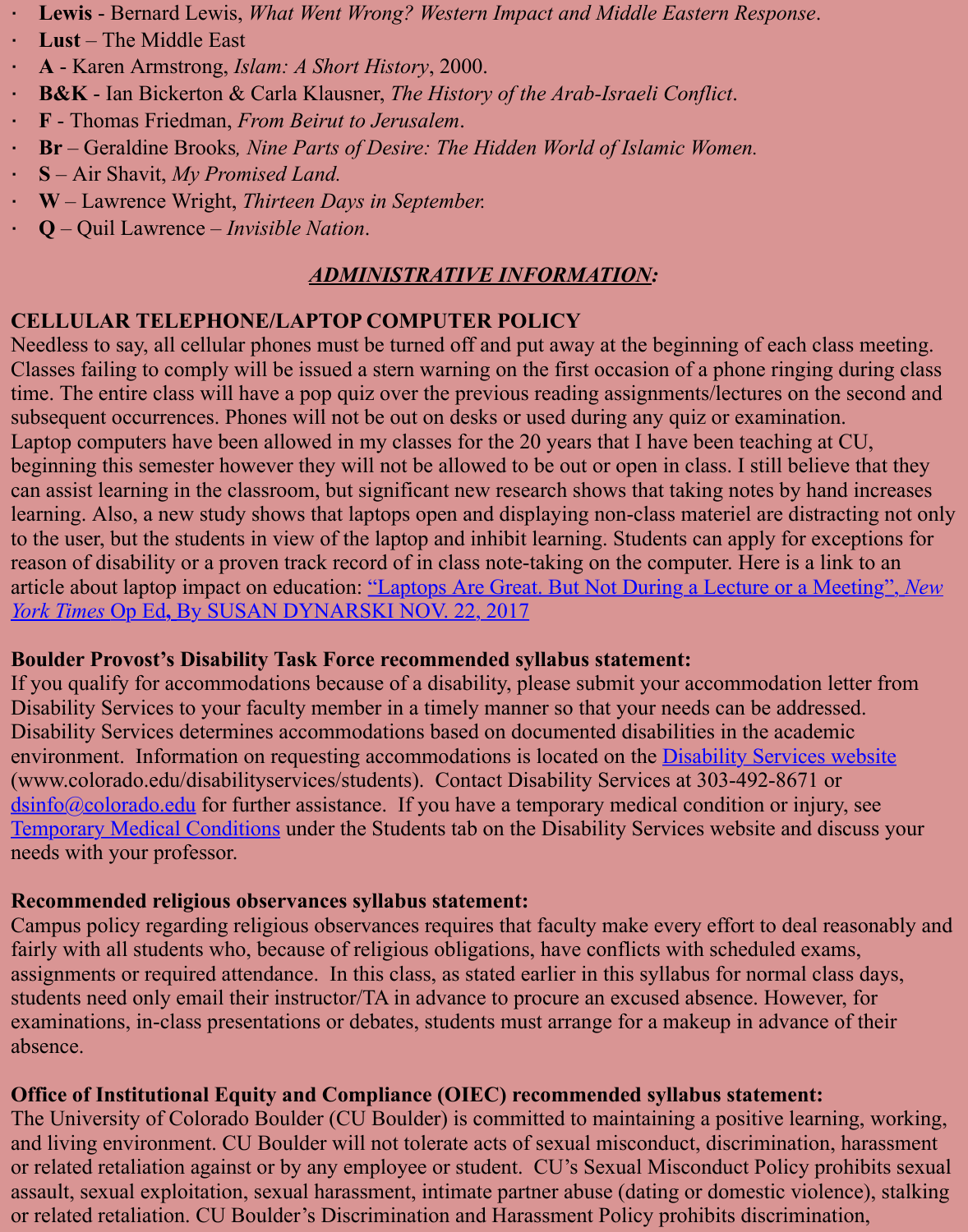#### **The HONOR CODE recommended syllabus statement:**

All students enrolled in a University of Colorado Boulder course are responsible for knowing a the academic integrity policy. Violations of the policy may include: plagiarism, cheating, fabrication, relation, lying, lying, lying, lying, lying, lying, lying, lying, lying, lying, lying, lying, lying, lying, lying, lyi bribery, threat, unauthorized access to academic materials, clicker fraud, resubmission, and aid dishonesty. All incidents of academic misconduct will be reported to the Honor Code Council  $(honor@colorado.edu; 303-735-2273)$ . Students who are found responsible for violating the ac integrity policy will be subject to nonacademic sanctions from the Honor Code Council as well sanctions from the faculty member. Additional information regarding the academic integrity policy found at the Honor Code Office website.

[The development of the Inter](http://www.colorado.edu/policies/academic-integrity-policy)net has provided students with historically unparalleled opportunity conducting research swiftly and comprehensively. The availability of these materials does not, release the student from appropriately citing sources where appropriate; or applying standard relationships as [with avoiding plagiari](mailto:honor@colorado.edu)sm. Specifically, the instructor will be expecting to review papers written drawing ideas and information from various sources (cited appropriately), presented generally words after careful analysis, synthesis, and evaluation. An assembly of huge blocks of other in existing mat[erial, even when cited, does](http://www.colorado.edu/honorcode/) not constitute an appropriate representation of this expectation. Uncited, plagiarized material shall be treated as academically dishonest, and the paper will be as a result. Papers submitted by any student, written in part or in whole by someone other than shall be considered to constitute fraud under the University Honor Code, and result in the assignment of an example of an 'F' and 'F' and 'F' and 'F' and 'F' and 'F' and 'F' and 'F' and 'F' and 'F' and 'F' and 'F' and 'F' for the entire course. If the student is confused as to what constitutes plagiarism, he/she should Honor Code on this topic. If you have any questions regarding proper documentation in your w discuss it with your instructor.

#### **Recommended classroom behavior syllabus statement:**

Students and faculty each have responsibility for maintaining an appropriate learning environment. who fail to adhere to such behavioral standards may be subject to discipline. Professional court sensitivity are especially important with respect to individuals and topics dealing with race, co origin, sex, pregnancy, age, disability, creed, religion, sexual orientation, gender identity, gend veteran status, political affiliation or political philosophy. Class rosters are provided to the ins student's legal name. I will gladly honor your request to address you by an alternate name or g Please advise me of this preference early in the semester so that I may make appropriate change records. For more information, see the policies on classroom behavior and the Student Code of

Please arrive on time and do not leave early. If you absolutely must leave early, please let me beginning of class and sit near a door so you do not cause too much disruption. Similarly, if are please take a seat as quickly and quietly as possible. Take care of all your business before class **not leave and return during class as this creates a disturbance to others.**

**Taking this course signifies acceptance of the te[rms and conditions](http://www.colorado.edu/policies/student-classroom-and-course-related-behavior) stated i[n this syllabus](http://www.colorado.edu/osccr/)**.